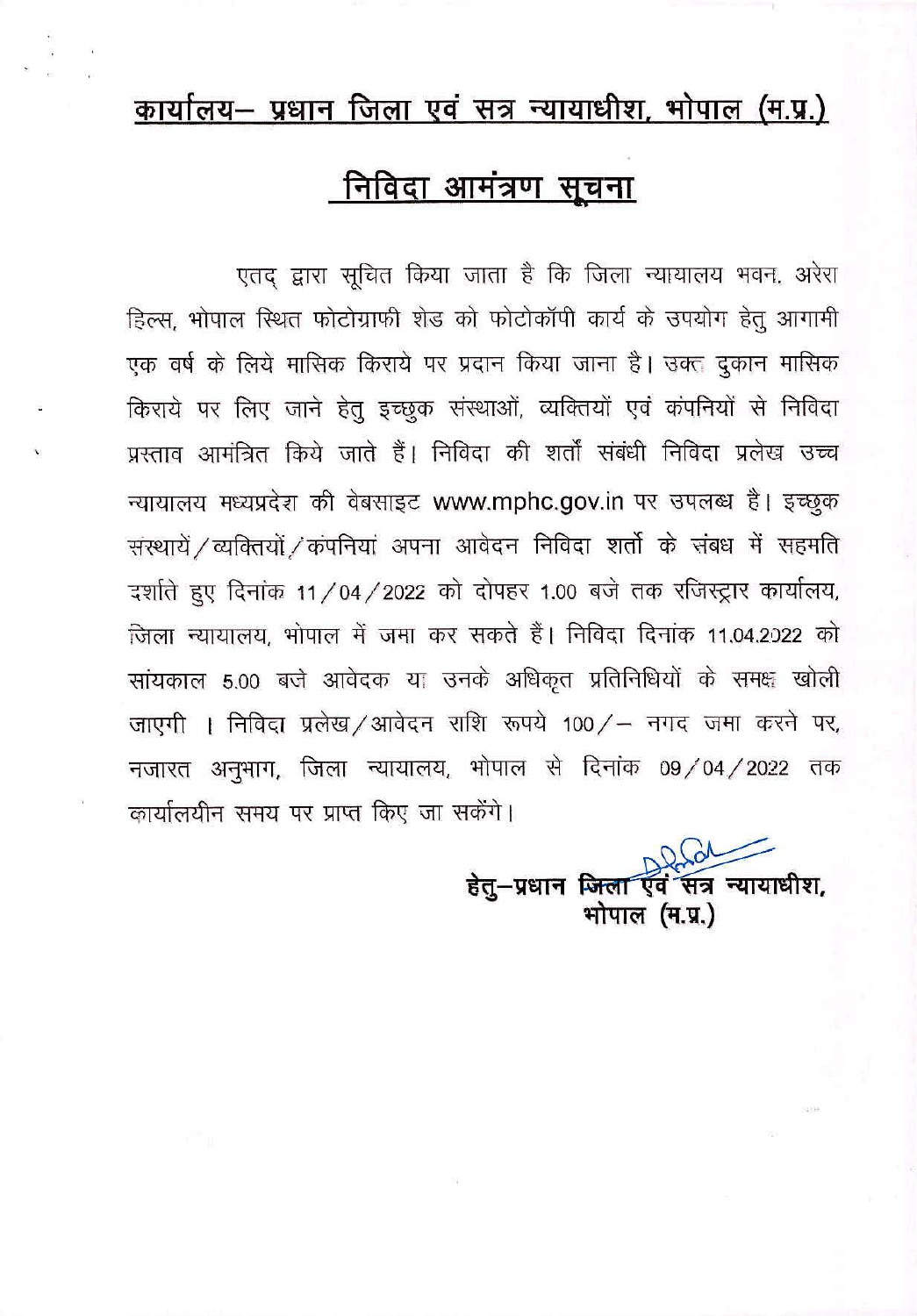## <u>कार्यालय–प्रधान जिला एवं सत्र न्यायाधीश, भोपाल (म.प्र.)</u>

## $\frac{1}{2}$ / निविदा प्रलेख / /

नवीन जिला न्यायालय भवन, भोपाल में अनुबंध निष्पादित कराये जाने की दिनांक से एक वर्ष की अवधि के लिए फोटोग्राफी शेड को फोटोकॉपी कार्य के उपयोग हेत् विस्तृत विवरण एवं शर्ते निम्नानुसार है :-

- फोटोग्राफी शेड को फोटोकॉपी कार्य के उपयोग हेतु रू. 50,000/- (राशि  $01 -$ पचास हजार रुपए) की एफ.डी.आर. सुरक्षानिधि के रूप में जिला न्यायाधीश भोपाल के नाम से एक वर्ष की अवधि के लिए आवंटित होने पर प्रस्तुत करना होगी।
- 02- न्यूनतम प्रीनियम राशि (मासिक किराया) राशि रू. 11,300/- प्रति माह निर्धारित किया जाता है जो कि प्रत्येक माह की 05 तारीख तक एडवांस देय होगा तथा लगातार तीन माह तक जमा न किये जाने की दशा में अमानत राशि जब्त कर वसल की जाएगी तथा ठेका तत्काल निरस्त किया जाएगा।
- 03– व्यवसायिक प्रतिष्ठान लायसेंस के रूप में विशिष्ट कार्य हेतु एक वर्ष के लिए दिया जाएगा तथा प्राप्त निविदाओं में से जो सबसे उच्चतर की निविदा होगी उसे नान्य किया जाएगा।
- 04– निविदा मंजूर होने के पश्चात स्वीकृत निविदाकर्ता द्वारा फोटोकापी कार्य ही संचालित किया जावेगा। इसके अतिरिक्त अन्य किसी तरह का कार्य किए जाने पर स्वीकृत निविदा तत्काल निरस्त कर दी जावेगी।
- 05- विकलांग / विधवा / परित्यक्ता / सशस्त्र बल के सेवानिवृत्त सदस्यों तथा अनुभव प्राप्त बेरोजनारों को प्राथमिकता दी जाएगी।
- 06- प्रतिष्ठान का पंजीयन नगर निगम, भोपाल संस्थापना अधिनियम के अंतर्गत कराना आवश्यक होगा।
- 07- व्यवसायिक प्रतिष्ठान में ऐसी कोई भी गतिविधि या कार्यवाही नहीं करेंगे जिससे कि शासकीय सम्पत्ति को प्रत्यक्ष या अप्रत्यक्ष रूप से क्षति कारित होती हो।
- 08- व्यवसायिक प्रतिष्ठान का व्यवसाय न्यायालयीन कार्य दिवस समय में ही किया जाएगा।
- 09- प्रधान जिला एवं सत्र न्यायाधीश, भोपाल का एकमात्र विवेकाधिकार आवंटन के संबंध में अंतिम होगा।